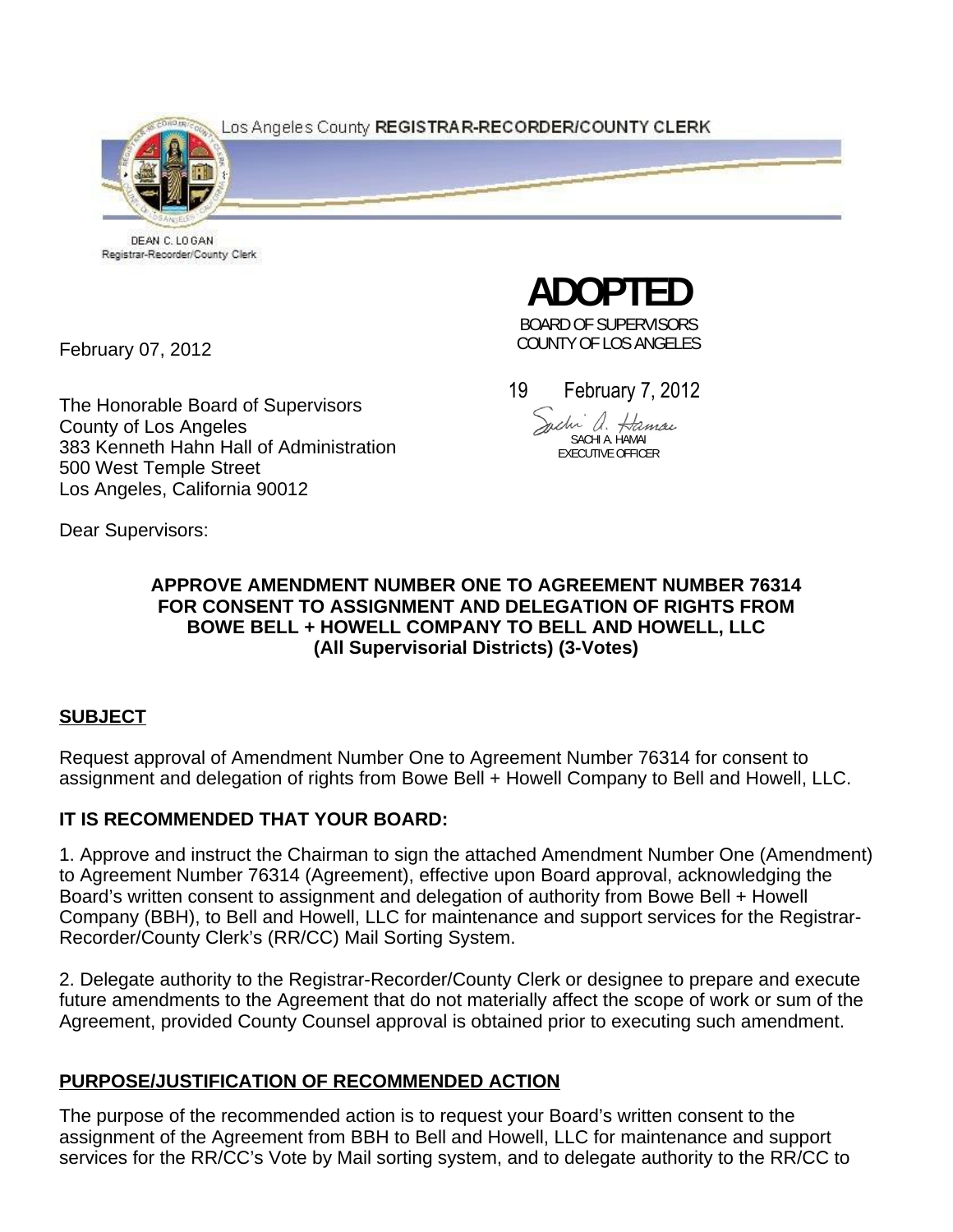The Honorable Board of Supervisors 2/7/2012 Page 2

execute amendments for non material changes. The sorting system was purchased to ensure the County's compliance with State law, AB 2770 (2007), which required that for any statewide election or special election to fill a vacancy in a congressional or legislative office, votes cast at the polling place, as well as votes cast by mail (VBM), shall be tabulated by election precinct. The Mail Sorting System software is proprietary and uniquely configured for RR/CC's needs. Approval of the recommended action will allow the RR/CC to provide uninterrupted VBM ballot sorting, thus continued compliance with AB 2770.

There is no financial impact to the County as a result of the assignment and delegation of rights and responsibilities of this contract to Bell and Howell, LLC.

### **Implementation of Strategic Plan Goals**

Goal 1: OPERATIONAL EFFECTIVENESS: Maximize the effectiveness of processes, structure, and operations to support timely delivery of customer-oriented and efficient public services. Approval of the recommendation will provide continued software and hardware maintenance and support services to ensure optimal efficiency in processing returned VBM ballots and ensure critical election legal deadlines are met.

#### **FISCAL IMPACT/FINANCING**

The initial Agreement amount approved by your Board was \$747,877. The Agreement allows the RR/CC to execute amendments increasing the maximum contract sum by up to 20 percent of the original sum to provide for increases in the volume of VBM ballots processed. In the event of increased VBM volumes, system enhancements may be needed to increase the efficiency and productivity in VBM processing during the term of the Agreement, provided there is sufficient funding in the Department's budget. As of January 1, 2012, the Agreement amount balance is \$74,039 which is sufficient to cover the contract term which expires July 31, 2012.

### **FACTS AND PROVISIONS/LEGAL REQUIREMENTS**

On July 31, 2007, your Board approved a three-year Agreement with Bowe Bell + Howell Company with two one-year and six month-to-month extension options for the purchase of an automated Mail Sorting System, as well as maintenance and support services. BBH configured and installed a Mail Sorting System designed with unique two-tier loading and stacking trays, critical to the RR/CC's finite physical space. Due to the design modification related to limited space, fewer staff were required for removing envelopes from the multiple stacking trays. The Mail Sorting System is also equipped with Jet Vision cameras which allow staff to verify VBM ballot envelope information. RR/CC was notified of the changes to the BBH company structure on July 14, 2011. RR/CC requested and received the pertinent information necessary to evaluate Bell and Howell, LLC's capabilities to ensure they meet all County and contract responsibilities. RR/CC completed the evaluation and found Bell and Howell, LLC to be a responsible contractor.

The attached Amendment Number One provides for the assignment and delegation of the Agreement rights and responsibilities from Bowe Bell + Howell Company to Bell and Howell, LLC for the provision of maintenance and support to the Mail Sorting System, and for delegation to RR/CC to execute future amendments for non material changes. All other terms and conditions of the Agreement shall remain unchanged and in effect.

The Agreement does not include a Cost of Living Adjustment provision and is not subject to the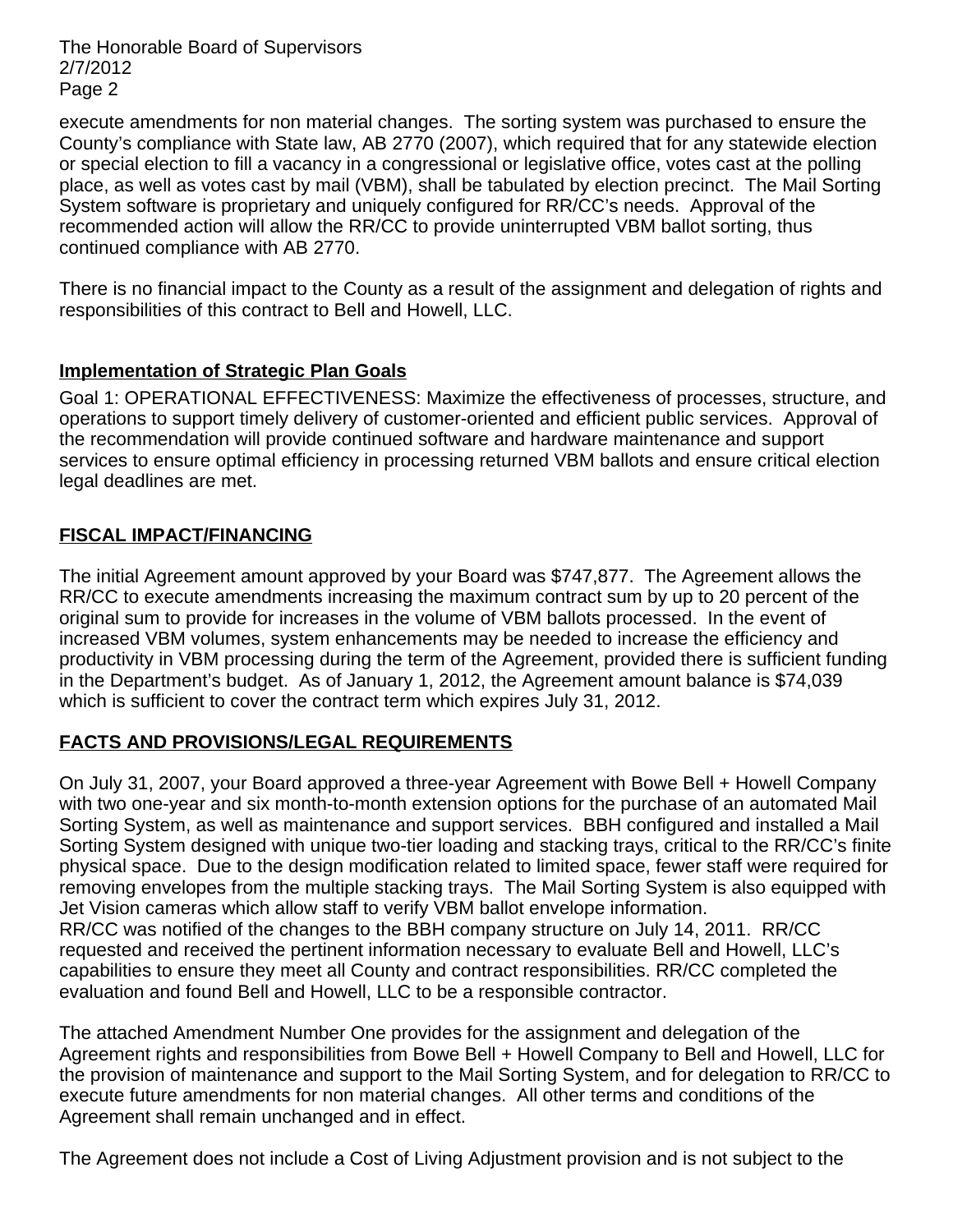The Honorable Board of Supervisors 2/7/2012 Page 3

Living Wage Program (County Code Chapter 2.201).

The Chief Information Office (CIO) has reviewed the Board letter and determined that because this recommended action does not include any technology related matters, no formal CIO Analysis is required. The Chief Executive Office has reviewed and approved this Board letter. County Counsel has reviewed this Board letter and approved the attached Amendment Number One as to form.

#### **IMPACT ON CURRENT SERVICES (OR PROJECTS)**

Approval of the recommended Amendment will allow the RR/CC to receive uninterrupted maintenance and support services for the Mail Sorting System.

#### **CONCLUSION**

Upon approval of the recommended action, it is requested that the Executive Officer/Clerk of the Board return one adopted stamped copy of the approved Board letter to: Registrar-Recorder/County Clerk, 12400 Imperial Highway, Room 7201, Norwalk, CA 90650, Attention: Division Manager, Finance & Management.

Respectfully submitted,

DeanC. Logan

DEAN C. LOGAN Registrar-Recorder/County Clerk

DCL:EB:hwk

**Enclosures** 

c: Chief Executive Office County Counsel Executive Officer, Board of Supervisors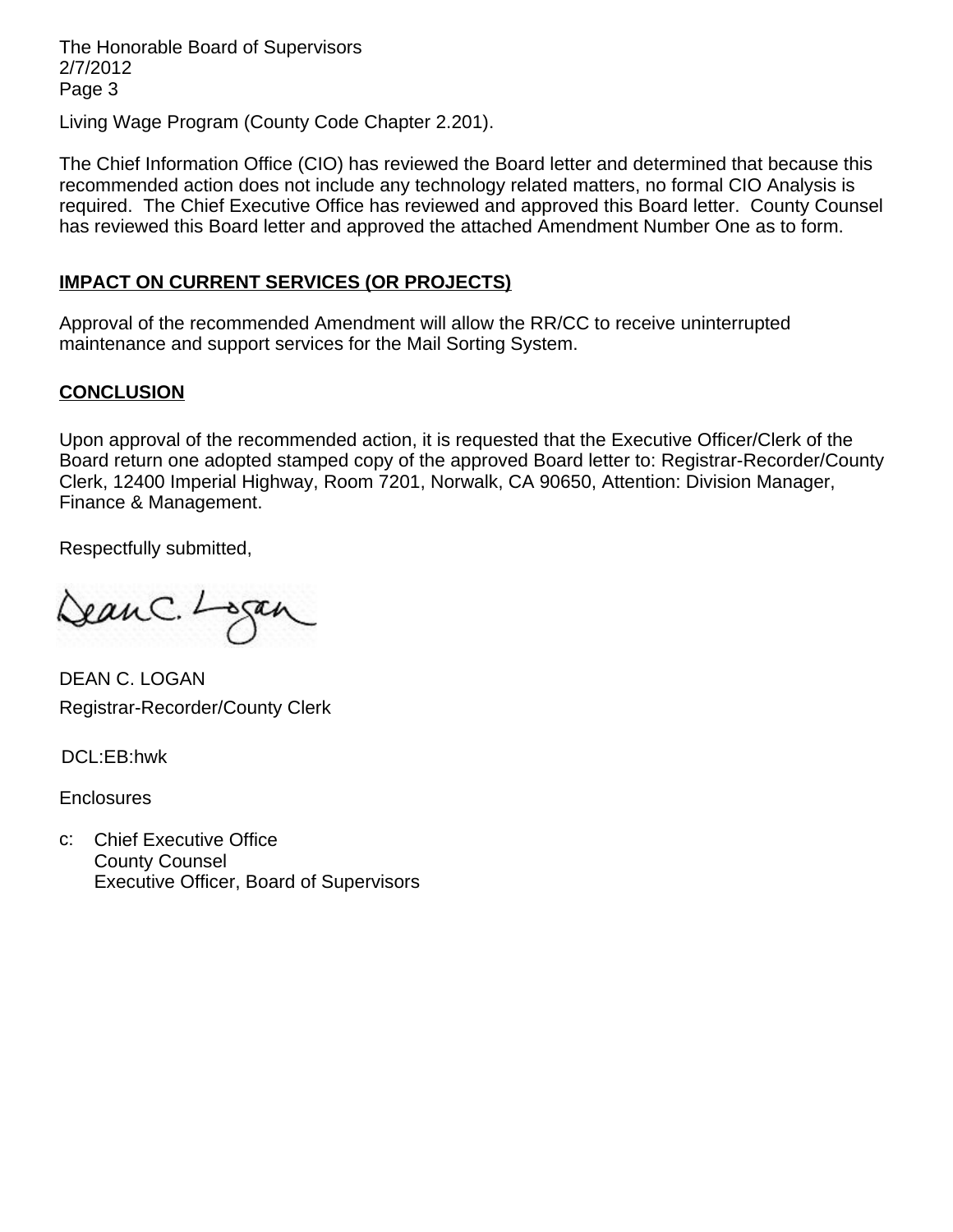## **AMENDMENT NUMBER ONE**

## **TO AGREEMENT 76314**

# **FOR CONSENT TO ASSIGNMENT AND DELEGATION OF RIGHTS**

## **FROM BOWE BELL + HOWELL, COMPANY**

**TO BELL AND HOWELL, LLC**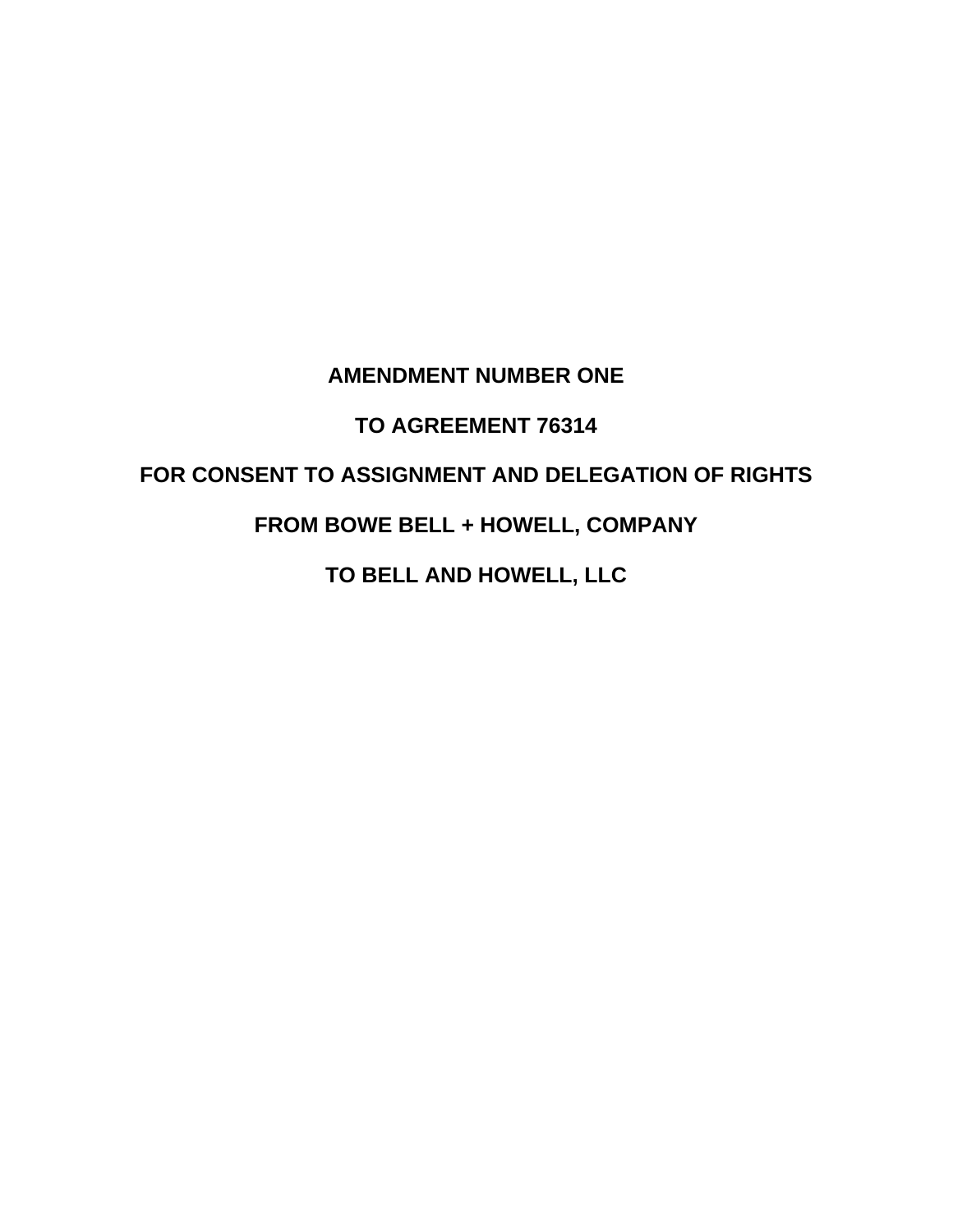#### AMENDMENT NUMBER ONE TO AGREEMENT 76314 FOR CONSENT TO ASSIGNMENT AND DELEGATION OF RIGHTS FROM BOWE BELL + HOWELL COMPANY TO BELL AND HOWELL, LLC

This Amendment Number One ("Amendment Number One") to Agreement Number 76314 ("Agreement") entered into on July 31, 2007 by and between the County of Los Angeles, a political subdivision of the State of California ("County") and Bowe Bell + Howell Company, a Delaware corporation ("BBH") for automated sorting machine equipment and maintenance and support to the Department of Registrar-Recorder/County Clerk, is hereby amended to assign the Agreement rights and responsibilities to Bell and Howell, LLC ("Contractor") this  $\top^{tr}$  day of February  $2012.$ 

WHEREAS, Bowe Bell + Howell wishes to assign its rights and responsibilities under the Agreement to Bell and Howell LLC;

WHEREAS, pursuant to the assignment, Bell and Howell, LLC accepts all rights. responsibilities, duties, covenants and conditions required of Contractor under the terms of the Agreement;

WHEREAS, County found Bell and Howell, LLC capable of performing the services required under the Agreement and accepts the assignment from Bowe Bell + Howell;

WHEREAS, the changes to the Agreement are made pursuant to Paragraph 6.0 (Change Notices and Amendments) of the Agreement.

NOW THEREFORE, in consideration of the foregoing and mutual consent herein contained, said Agreement is amended as follows:

- 1. The County consents to the assignment of the Agreement, including all changes, amendments, and any and all other documents executed in relation thereto, to Bell and Howell, LLC.
- 2. The name "Bowe Bell + Howell" and any variation or form of the name, is hereby replaced with "Bell and Howell, LLC" wherever it may appear in the Agreement and any Attachments or Exhibits thereof and is henceforth "Contractor" with all the rights and responsibilities provided under the Agreement.
- 3. Exhibit D (Contractor Administration) of the Agreement is hereby deleted in its entirety and shall be replaced with a new Exhibit D (Revised November 15, 2011), a true and correct copy of which is attached hereto and incorporated herein by this reference.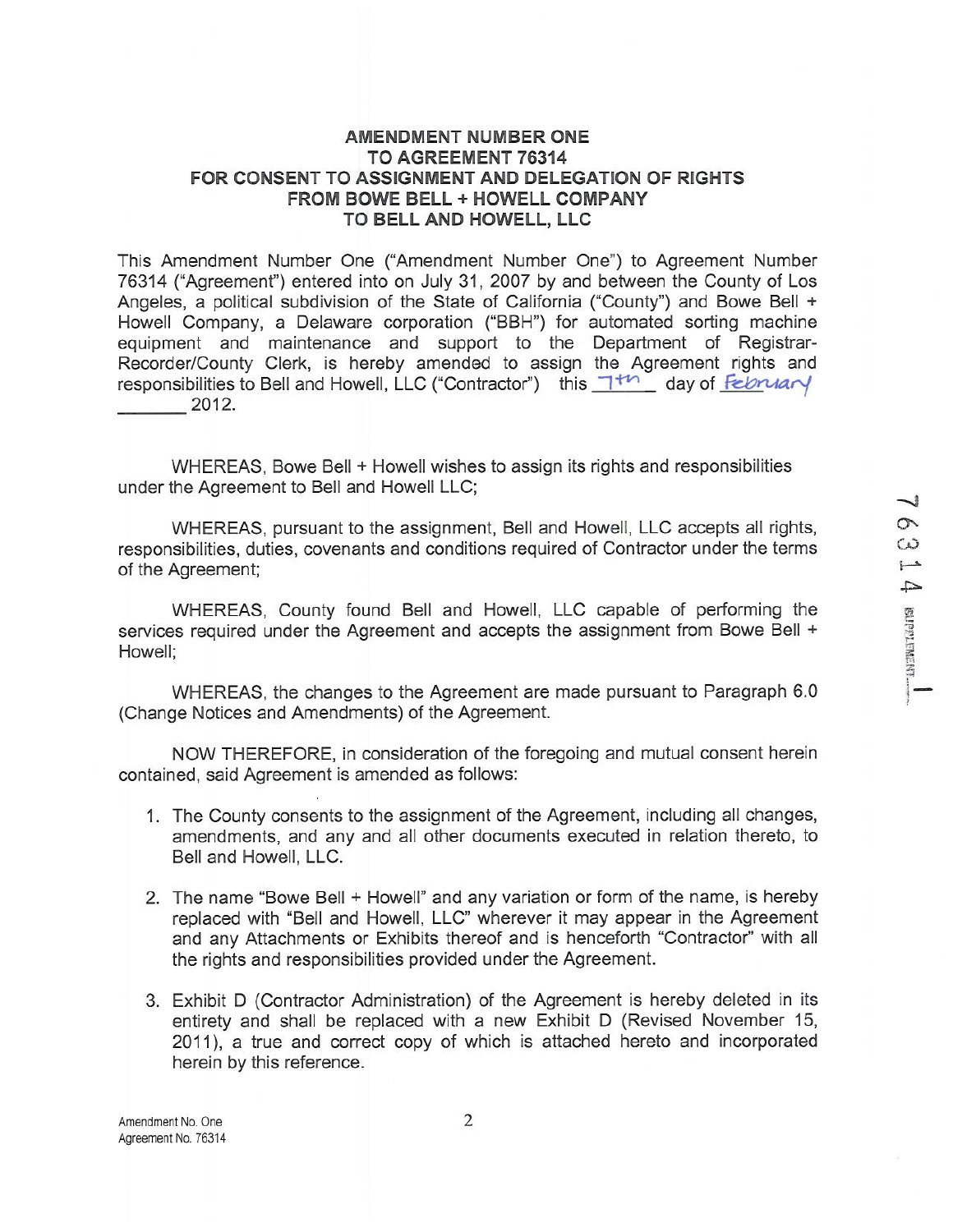- 4. Paragraph 6.1 of the Agreement is hereby deleted in its entirety, and in its place shall be inserted the following new Paragraph 6.1 to expand the Registrar-Recorder/County Clerk's delegated authority to include Amendments for non material changes and shall read as follows:
	- $6.1$ The County reserves the right to initiate Change Notices or Amendments that do not materially affect the scope, Term, Contract Sum or payments under this Agreement. All such changes shall be accomplished with an executed Change Notice or Amendment signed by the County's Project Director and Contractor's Project Director.
- 5. Except as otherwise provided under this Amendment Number One, the Agreement, as previously amended, and including all preambles and recital set forth herein and therein, shall remain unchanged and in full force and effect.

 $\prime$  $\overline{I}$  $\prime$ T  $\overline{I}$  $\overline{I}$  $\prime$  $\prime$ T 1 I I 1 1  $\overline{I}$ I  $\prime$ I 1  $\prime$ I Ī  $\prime$  $\prime$  $\prime$ 1  $\overline{I}$ I  $\prime$  $\prime$ I  $\prime$